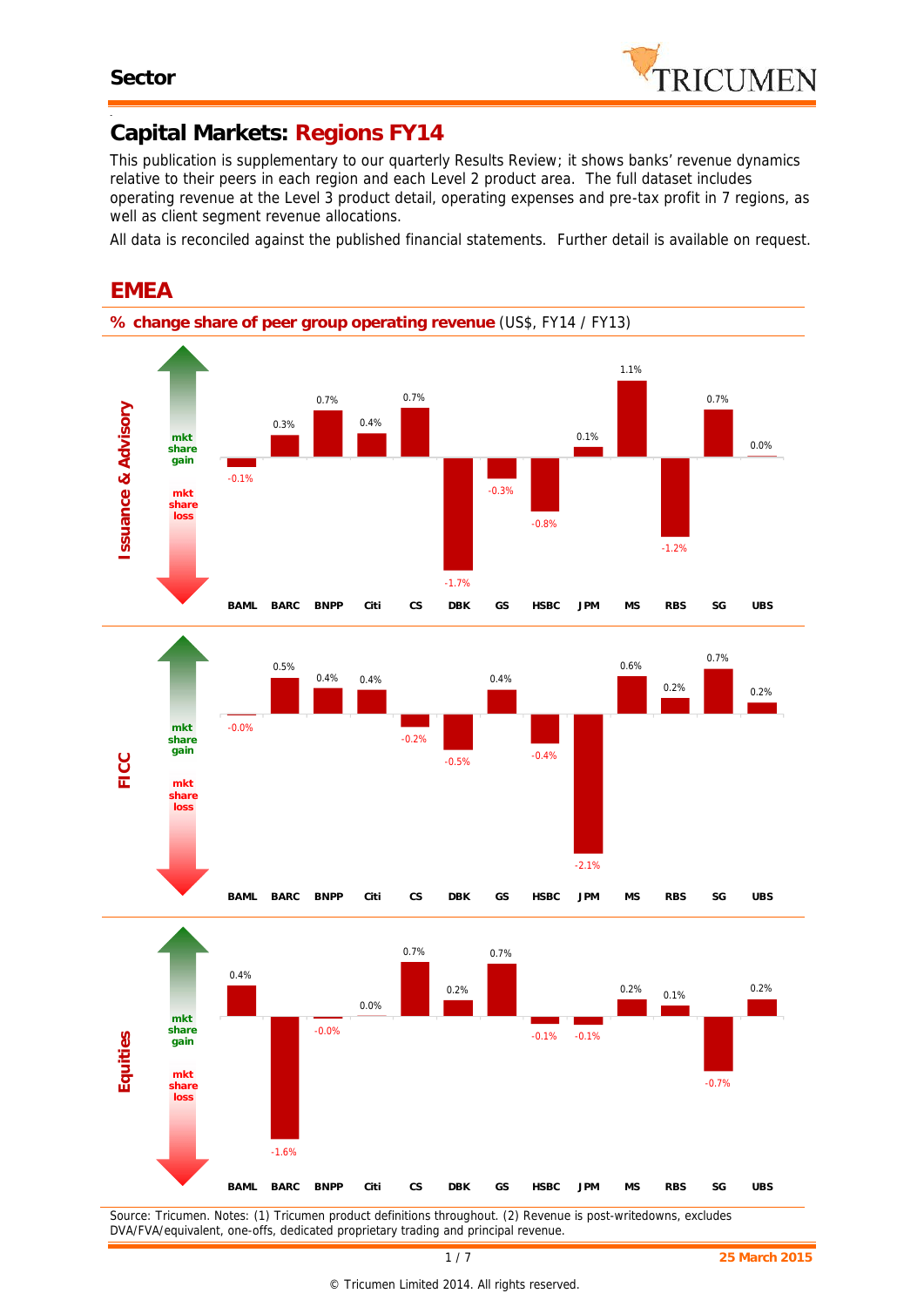# **EMEA** (cont.)

#### **Operating revenue dynamics: FY14/FY13** (US\$, Level 2 products)

|                                | <b>BAML</b>   | <b>BARC</b>   | <b>BNPP</b>   | Citi | CS            | <b>DBK</b>    | GS            | <b>HSBC</b>   | <b>JPM</b>    | <b>MS</b>     | <b>RBS</b>    | SG            | <b>UBS</b>    |       | Top 25% Bottom 25% |
|--------------------------------|---------------|---------------|---------------|------|---------------|---------------|---------------|---------------|---------------|---------------|---------------|---------------|---------------|-------|--------------------|
| Capital Markets                | ⇩             | ⇩             | ⇧             | ⇨    | ⇧             | ⇩             | ⇨             | ⇩             | ⇩             | ⇧             | ⇩             | ⇨             | $\Rightarrow$ | $-1%$ | $-8%$              |
| <b>Issuance &amp; Advisory</b> | ⇩             | $\Rightarrow$ | $\Rightarrow$ | ⇨    | ⇧             | ⇩             | ⇩             | ⇩             | ⇨             | ⇧             | ⇩             | ⇧             | ⇩             | 2%    | $-10%$             |
| <b>DCM Bonds</b>               | ⇩             | ⇨             | ⇧             | ⇨    | ⇧             | ⇩             | ⇩             | $\Rightarrow$ | ⇩             | ⇨             | ⇩             | ⇧             | ⇩             | 0%    | $-22%$             |
| DCM Loans                      | ⇑             | ⇨             | ⇩             | ⇨    | ⇨             | ⇩             | ⇩             | ⇩             | 습             | ⇑             | ⇩             | ⇨             | ⇩             | 9%    | $-15%$             |
| Securitisation                 | ⇧             | ⇩             | ⇨             | ⇩    | ⇑             | ⇨             | ⇨             | ⇧             | ⇩             | N/M           | ⇩             | ⇩             | N/M           | 28%   | 2%                 |
| <b>ECM</b>                     | ⇩             | ⇩             | ⇧             | 合    | ⇨             | ⇩             | ⇨             | ⇨             | ⇩             | ⇩             | N/M           | 슙             | ⇩             | 33%   | $-8%$              |
| M&A /Advisory                  | ⇧             | ⇩             | ⇩             | ⇩    | ⇩             | ⇨             | ⇩             | N/M           | ⇨             | ⇧             | N/M           | ⇨             | ⇧             | 13%   | $-11%$             |
| Sales & Trading                | ⇩             | Д             | $\Rightarrow$ | ⇨    | ⇧             | ⇩             | $\Rightarrow$ | ⇩             | ⇩             | ⇧             | ⇧             | ⇨             | ⇩             | $-0%$ | $-8%$              |
| FX                             | ⇧             | ⇩             | ⇨             | ⇩    | ⇩             | ⇩             | ⇧             | ⇨             | ⇩             | $\Rightarrow$ | ⇩             | ⇧             | $\Rightarrow$ | 7%    | $-6%$              |
| Spot & Forwards                | ⇧             | ⇩             | ⇨             | ⇩    | ⇨             | ⇩             | ⇧             | $\Rightarrow$ | ⇩             | ⇨             | ⇩             | ⇧             | ⇩             | 8%    | $-10%$             |
| <b>Options &amp; Exotics</b>   | ⇩             | ⇩             | ⇧             | ⇨    | ⇩             | ⇩             | ⇨             | ⇨             | ⇩             | ⇨             | ⇩             | ⇧             | ⇧             | 8%    | $-9%$              |
| Rates                          | ⇩             | ⇨             | ⇧             | ⇩    | ⇩             | $\Rightarrow$ | ⇩             | ⇩             | ⇩             | ⇧             | $\Rightarrow$ | $\Rightarrow$ | ⇧             | 7%    | $-7%$              |
| Flow                           | $\Rightarrow$ | ⇩             | ⇧             | ⇩    | ⇧             | ⇩             | ⇩             | $\Rightarrow$ | ⇩             | ⇧             | $\Rightarrow$ | $\Rightarrow$ | ⇩             | 12%   | $-14%$             |
| Structured                     | ⇩             | ⇩             | ⇑             | ⇨    | ⇩             | ⇩             | ⇨             | $\Rightarrow$ | ⇩             | ⇧             | ⇨             | ⇧             | ⇩             | 7%    | $-19%$             |
| Credit                         | ⇨             | 슙             | ⇩             | ⇨    | ⇩             | ⇨             | ⇩             | ⇩             | ⇩             | ⇨             | ⇩             | ⇧             | ⇧             | 0%    | $-21%$             |
| Flow                           | $\Rightarrow$ | ⇩             | ⇩             | ⇨    | $\Rightarrow$ | ⇨             | ⇩             | ⇩             | ⇩             | 슙             | ⇩             | ⇧             | ⇧             | $-2%$ | $-19%$             |
| Structured                     | ⇨             | ⇩             | ⇨             | ⇨    | ⇩             | ⇨             | ⇩             | ⇩             | ⇩             | ⇧             | ⇩             | ⇧             | ⇧             | $-8%$ | $-37%$             |
| Distressed & Other             | ⇨             | ⇩             | N/M           | ⇑    | N/M           | ⇧             | ⇧             | ⇩             | ⇩             | ⇨             | ⇩             | ⇩             | N/M           | 8%    | $-24%$             |
| Commodities                    | ⇨             | ⇩             | ⇨             | ⇑    | ⇩             | ⇩             | ⇨             | ⇧             | ⇩             | ⇩             | N/M           | ⇧             | ⇩             | 0%    | $-45%$             |
| EQ Cash                        | ⇩             | ⇑             | $\Rightarrow$ | ⇩    | ⇩             | ⇩             | ⇧             | ⇩             | $\Rightarrow$ | ⇩             | N/M           | ⇧             | ⇨             | 8%    | $-9%$              |
| Hi Touch                       | $\Rightarrow$ | 슙             | ⇨             | ⇩    | ⇩             | ⇩             | $\Rightarrow$ | ⇩             | ⇨             | $\Rightarrow$ | N/M           | ⇧             | ⇨             | 7%    | $-13%$             |
| Electronic                     | ⇨             | ⇧             | ⇨             | ⇩    | ⇩             | ⇨             | ⇧             | ⇩             | ⇧             | ⇨             | N/M           | ⇩             | ⇨             | 11%   | $-11%$             |
| EQ Derv & Converts             | ⇨             | ⇩             | ⇩             | ⇧    | ⇨             | ⇨             | ⇨             | ⇧             | ⇩             | ⇩             | ⇧             | ⇩             | ⇩             | 4%    | $-12%$             |
| Flow                           | ⇨             | ⇩             | ⇨             | ⇨    | ⇨             | ⇧             | ⇩             | ⇧             | ⇩             | ⇩             | ⇧             | ⇩             | ⇩             | 4%    | $-7%$              |
| Structured                     | ⇨             | ⇩             | ⇩             | 合    | ⇨             | ⇩             | ⇧             | ⇨             | ⇨             | ⇩             | ⇧             | ⇩             | ⇨             | 9%    | $-18%$             |
| Prime Services                 | Д             | ⇩             | ⇧             | л    | 合             | ⇧             | ⇧             | ⇩             | ⇩             | ⇧             | N/M           | ⇨             | ⇧             | 8%    | $-5%$              |
| Prop & Princ Inv               | N/M           | ⇩             | ⇩             | N/M  | N/M           | N/M           | ⇩             | ⇧             | ⇩             | ⇩             | N/M           | ⇨             | N/M           | $-2%$ | $-30%$             |

*Source: Tricumen. Notes: (1) Tricumen product definitions apply throughout. (2) Arrows show % change in revenue vs peers. Up-/down-arrows: top-/bottom-quartile. (3) Revenue is post-writedowns, excludes DVA/equivalent, one-offs and outliers.*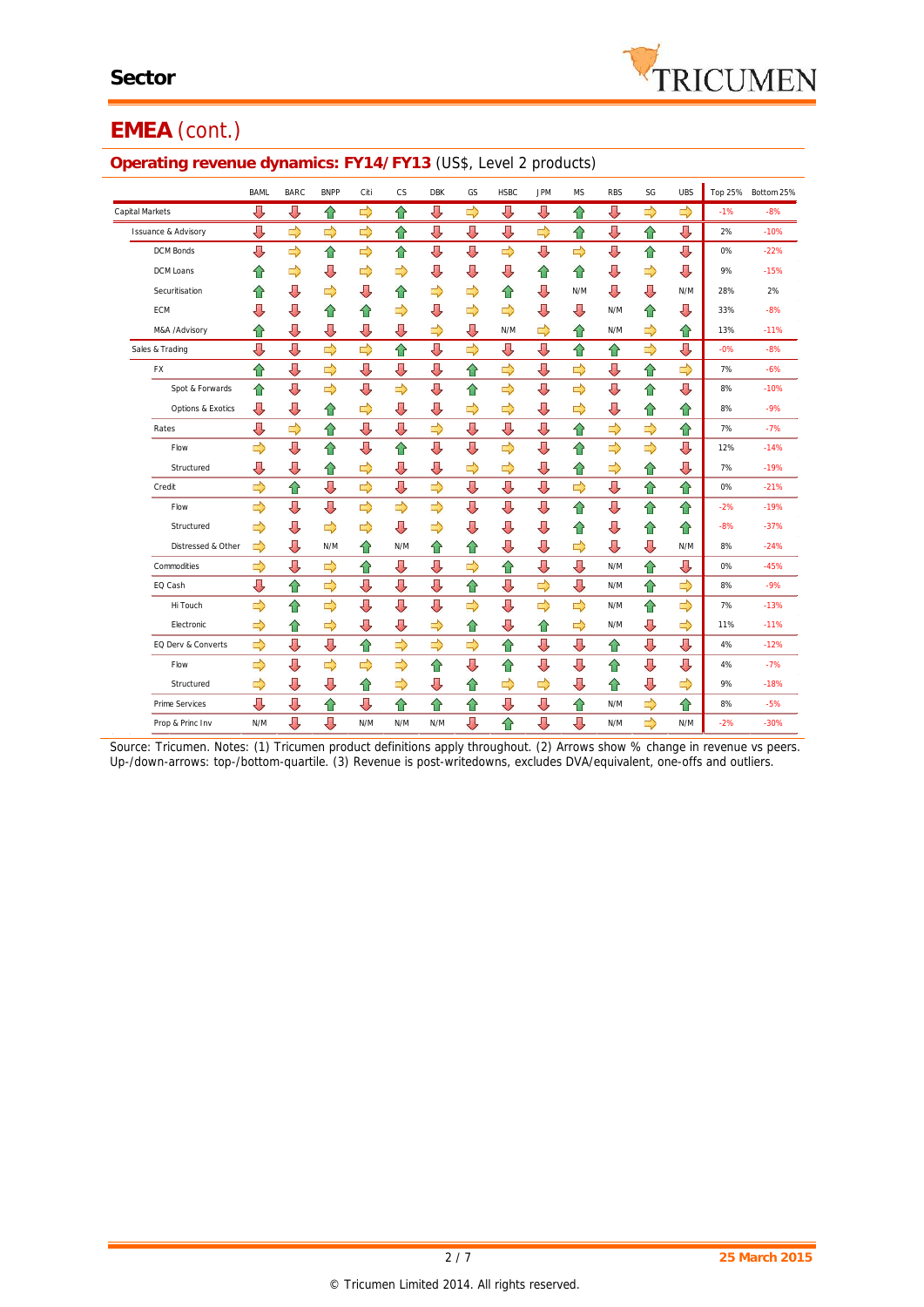

### **Americas**

**% change share of peer group operating revenue** (US\$, FY14 / FY13)



*Source: Tricumen. Notes: (1) Tricumen product definitions throughout. (2) Revenue is post-writedowns, excludes DVA/FVA/equivalent, one-offs, dedicated proprietary trading and principal revenue.*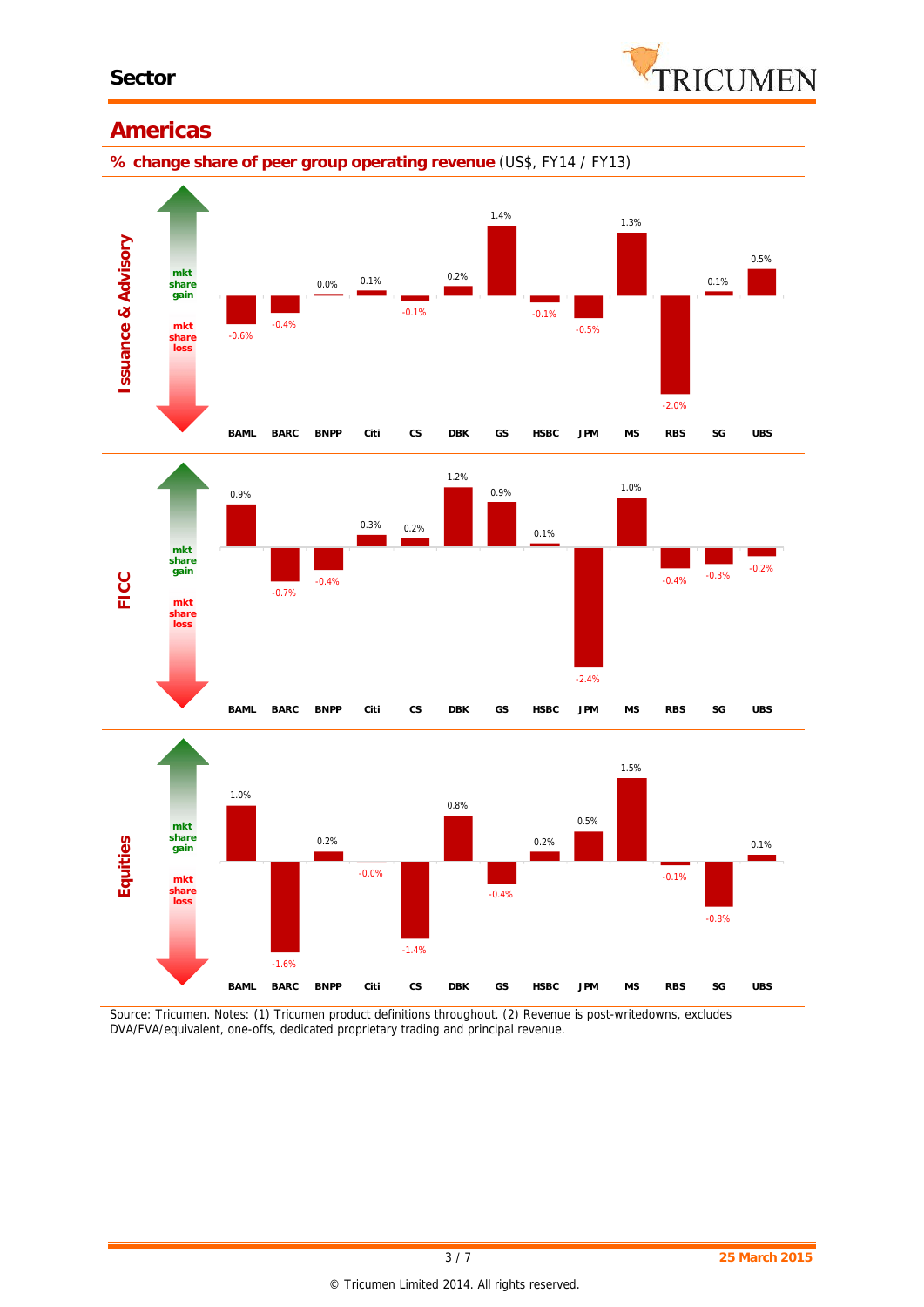# **Americas** (cont.)

| ັ                              |               |               |             |               |           |               |    |               |               |           |            |     |            |       |                    |
|--------------------------------|---------------|---------------|-------------|---------------|-----------|---------------|----|---------------|---------------|-----------|------------|-----|------------|-------|--------------------|
|                                | <b>BAML</b>   | BARC          | <b>BNPP</b> | Citi          | <b>CS</b> | <b>DBK</b>    | GS | <b>HSBC</b>   | <b>JPM</b>    | <b>MS</b> | <b>RBS</b> | SG  | <b>UBS</b> |       | Top 25% Bottom 25% |
| Capital Markets                | ⇧             | ⇩             | ⇩           | ⇨             | ⇩         | ⇑             | ⇧  | ⇩             | ⇩             | ⇧         | ⊕          | ⇩   | ⇧          | 1%    | $-9%$              |
| <b>Issuance &amp; Advisory</b> | ⇨             | ⇨             | ⇧           | ⇧             | ⇮         | ⇧             | ⇧  | ⇩             | ⇨             | ⇧         | ⇩          | ⇧   | ⇧          | 17%   | 0%                 |
| <b>DCM Bonds</b>               | ⇧             | ⇩             | ⇩           | ⇧             | ⇩         | ⇧             | ⇧  | ⇧             | ⇧             | ⇧         | ⇩          | ⇧   | 슙          | 14%   | $-10%$             |
| DCM Loans                      | ⇩             | ⇩             | ⇑           | ⇨             | ⇨         | ⇩             | ⇨  | ⇨             | IJ            | ⇨         | ⇩          | ⇧   | ⇧          | 2%    | $-16%$             |
| Securitisation                 | ⇨             | ⇩             | ⇩           | ⇩             | ⇩         | U             | ⇩  | ⇧             | ⇩             | ⇩         | ⇩          | ⇧   | ⇩          | 14%   | $-6%$              |
| <b>ECM</b>                     | ⇨             | ⇩             | N/M         | ⇩             | ⇩         | ⇧             | ⇨  | J             | ⇩             | ⇧         | N/M        | N/M | 슙          | 32%   | 2%                 |
| M&A /Advisory                  | ⇨             | ⇧             | N/M         | ⇧             | ⇧         | €             | ⇧  | N/M           | ⇧             | ⇧         | N/M        | N/M | ⇩          | 39%   | 28%                |
| Sales & Trading                | ⇧             | ⇩             | ⇩           | ⇩             | ⇩         | ⇧             | ⇩  | J             | ⇩             | ⇧         | ⇩          | ⇩   | ⇩          | $-3%$ | $-15%$             |
| FX                             | ⇨             | ⇩             | ⇨           | ⇩             | ⇩         | 슙             | ⇧  | ⇩             | ⇩             | ⇨         | ⇩          | ⇩   | ⇩          | $-3%$ | $-21%$             |
| Spot & Forwards                | ⊕             | $\Rightarrow$ | ⇩           | ⇩             | ⇨         | ⇧             | ⇧  | ⇩             | ⇩             | ⇨         | ⇩          | ⇩   | ⇩          | $-0%$ | $-21%$             |
| Options & Exotics              | ⇨             | ⇩             | ⇨           | ⇩             | ⇩         | ⇧             | ⇧  | J             | ⇩             | ⇩         | ⇩          | ⇩   | ⇩          | 2%    | $-24%$             |
| Rates                          | $\Rightarrow$ | ⇩             | ⇨           | ⇩             | ⇩         | $\Rightarrow$ | ⇨  | ⇧             | ⇩             | ⇧         | ⇩          | ⇩   | ⇩          | 5%    | $-15%$             |
| Flow                           | ⇨             | ⇩             | ⇨           | ⇩             | ⇩         | ⇨             | ⇨  | ⇧             | ⇩             | ⇧         | ⇩          | ⇩   | ⇨          | 2%    | $-20%$             |
| Structured                     | ⇨             | ⇨             | ⇨           | ⇩             | ⇩         | ⇧             | ⇧  | 仚             | ⇧             | 슙         | ⇨          | ⇩   | ⇩          | 11%   | $-14%$             |
| Credit                         | $\Rightarrow$ | ⇩             | ⇩           | $\Rightarrow$ | ⇧         | ⇧             | ⇩  | ⇩             | ⇩             | ⇧         | ⇩          | ⇧   | ⇩          | 1%    | $-19%$             |
| Flow                           | ⇩             | ⇩             | ⇩           | ⇩             | ⇑         | ⇩             | ⇩  | $\Rightarrow$ | ⇩             | 슈         | ⇩          | ⇧   | ⇩          | $-2%$ | $-22%$             |
| Structured                     | ⇩             | ⇩             | ⇩           | ⇑             | ⇑         | ⇨             | ⇩  | ⇨             | ⇩             | ⇑         | N/M        | ⇧   | ⇩          | $-8%$ | $-27%$             |
| Distressed & Other             | N/M           | ⇧             | N/M         | ⇑             | N/M       | ⇧             | ⇧  | N/M           | ⇨             | ⇧         | N/M        | N/M | ⇩          | 50%   | 9%                 |
| Commodities                    | ⇨             | ⇧             | ⇩           | ⇑             | ⇩         | ⇩             | ⇧  | ⇧             | J             | ⇩         | N/M        | N/M | ⇩          | 6%    | $-52%$             |
| EQ Cash                        | ⇨             | ⇩             | ⇧           | ⇩             | ⇩         | ⇩             | ⇩  | ⇩             | ⇧             | ⇧         | N/M        | N/M | ⇩          | 8%    | $-7%$              |
| Hi Touch                       | ⇨             | ⇩             | ⇨           | ⇩             | ⇩         | ⇩             | ⇩  | IJ            | ⇧             | ⇨         | N/M        | N/M | ⇨          | 6%    | $-10%$             |
| Electronic                     | ⇨             | ⇩             | N/M         | ⇨             | ⇩         | $\Rightarrow$ | ⇨  | ⇨             | ⇧             | ⇧         | N/M        | N/M | ⇨          | 6%    | $-4%$              |
| EQ Derv & Converts             | ⇧             | ⇩             | ⇧           | ⇩             | ⇩         | ⇧             | ⇩  | ⇧             | ⇩             | ⇨         | ⇩          | ⇩   | ⇩          | 4%    | $-19%$             |
| Flow                           | ⇧             | ⇩             | ⇨           | ⇨             | ⇩         | ⇧             | ⇩  | N/M           | $\Rightarrow$ | ⇩         | ⇩          | ⇩   | ⇩          | 2%    | $-18%$             |
| Structured                     | ⇩             | ⇩             | ⇨           | ⇩             | ⇩         | ⇧             | ⇩  | ⇧             | ⇩             | 슙         | ⇩          | ⇩   | ⇩          | 8%    | $-24%$             |
| Prime Services                 | ⇧             | ⇑             | ⇩           | ⇧             | ⇨         | ⇑             | ⇧  | ⇩             | ⇧             | ⇧         | N/M        | N/M | ⇑          | 17%   | 2%                 |
| Prop & Princ Inv               | N/M           | ⇑             | N/M         | ⇨             | N/M       | N/M           | ⇩  | N/M           | ⇩             | ⇩         | N/M        | N/M | N/M        | 3%    | $-33%$             |

#### **Operating revenue dynamics: FY14/FY13** (US\$, Level 2 products)

*Source: Tricumen. Notes: (1) Tricumen product definitions apply throughout. (2) Arrows show % change in revenue vs peers. Up-/down-arrows: top-/bottom-quartile. (3) Revenue is post-writedowns, excludes DVA/equivalent, one-offs and outliers.*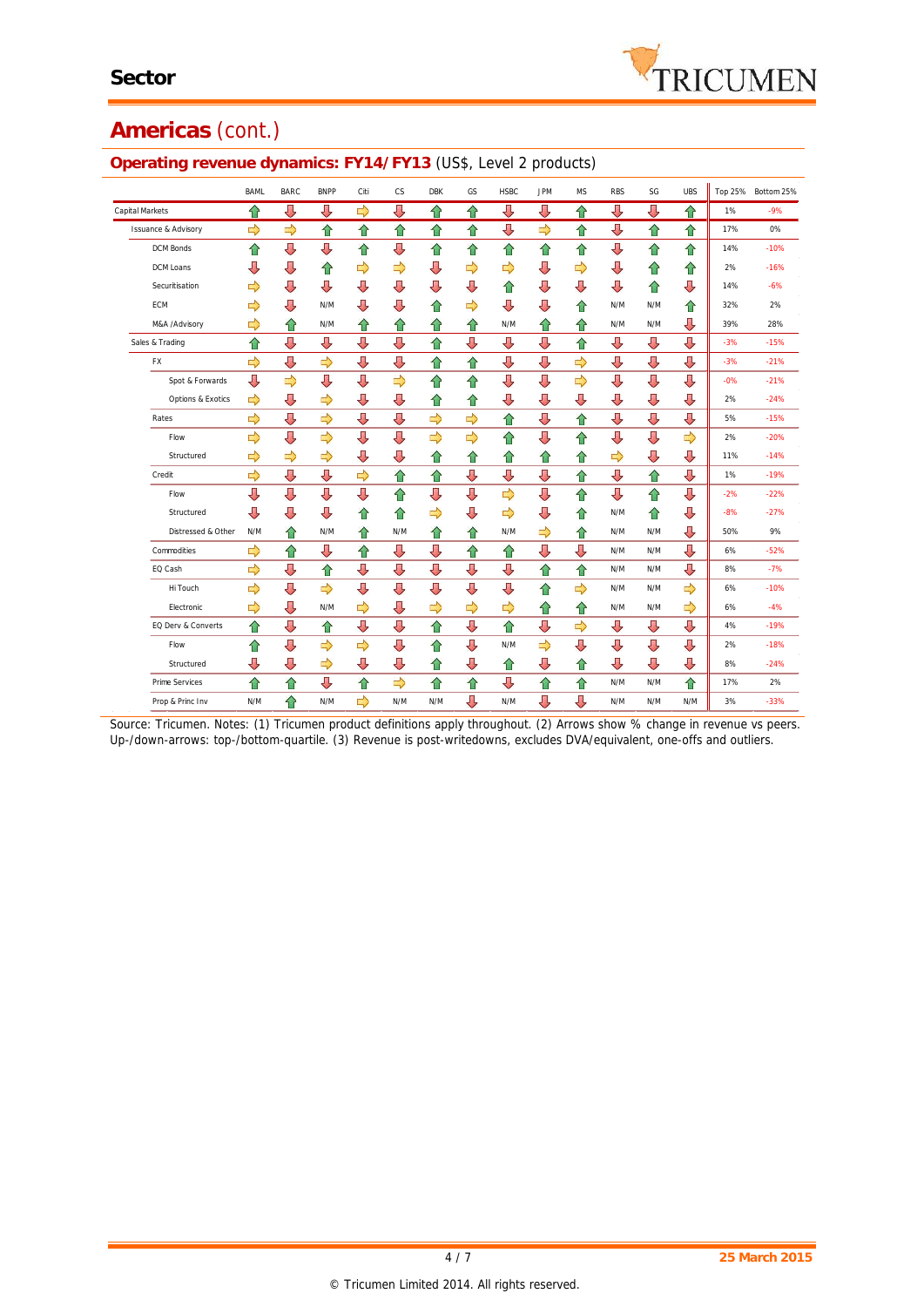

## **Asia Pacific**

**% change share of peer group operating revenue** (US\$, FY14 / FY13)







*Source: Tricumen. Notes: (1) Tricumen product definitions throughout. (2) Revenue is post-writedowns, excludes DVA/FVA/equivalent, one-offs, dedicated proprietary trading and principal revenue.*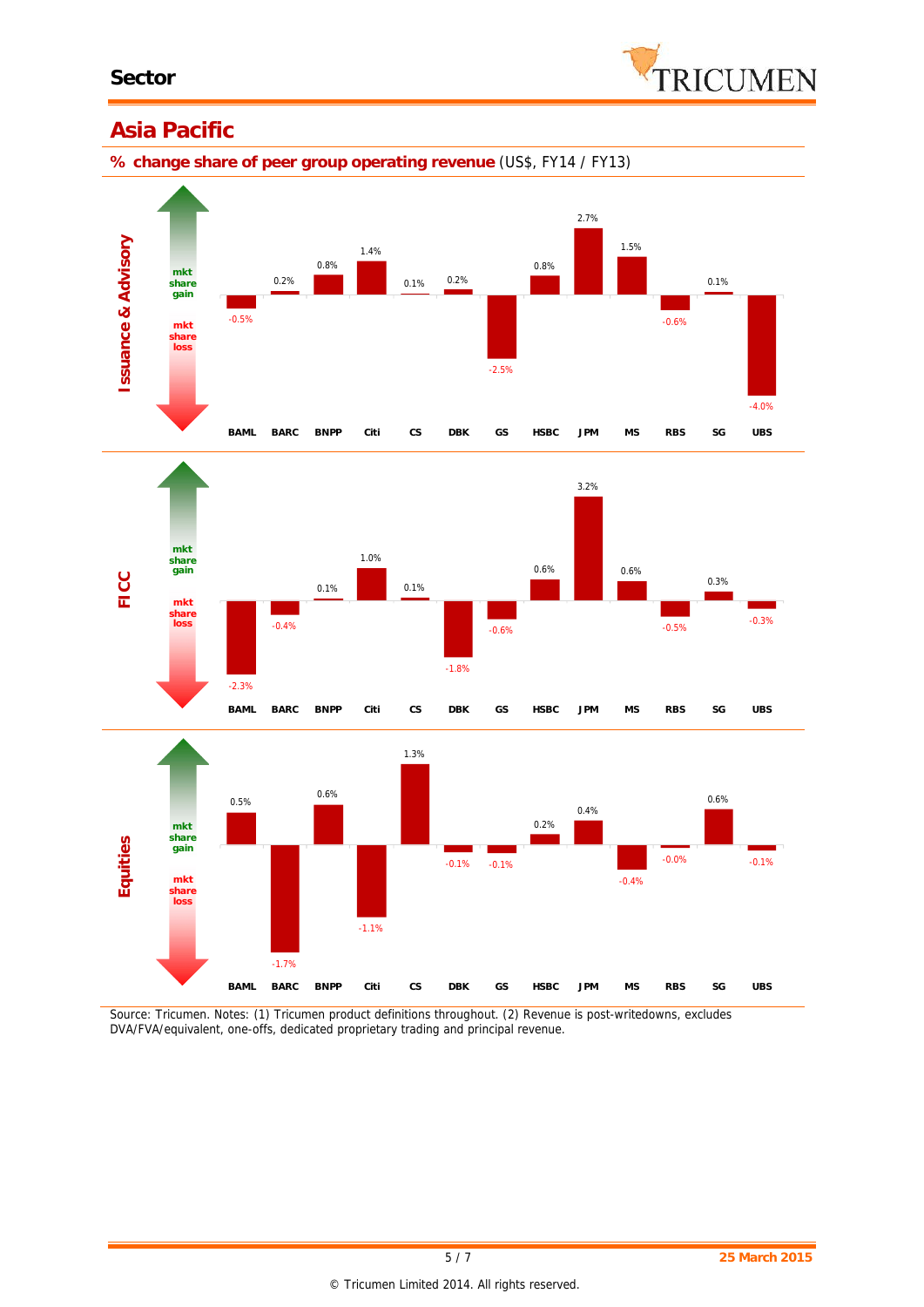

## **Asia Pacific** (cont.)

#### BAML BARC BNPP Citi CS DBK GS HSBC JPM MS RBS SG UBS Top 25% Bottom 25% Capital Markets <del>나 나 습 습 습 하</del> **Issuance & Advisory 合合合合合合合合合合作合作。 9%** DCM Bonds N/M 49 44 44 44 44 44 44 45 47 89% -8% DCM Loans  $\leftarrow$   $\leftarrow$   $\leftarrow$   $\leftarrow$   $\leftarrow$   $\leftarrow$   $\leftarrow$   $\leftarrow$  N/M N/M  $\leftarrow$   $\leftarrow$   $\leftarrow$   $\leftarrow$  19% -19% Securitisation N/M N/M N/M -0% -22% ECM  $\longrightarrow$  O d  $\longrightarrow$  O d  $\longrightarrow$  O d  $\longrightarrow$  O d  $\longrightarrow$  O d  $\longrightarrow$  O d  $\longrightarrow$  O d  $\longrightarrow$  O d  $\longrightarrow$  O d  $\longrightarrow$  19% M&A /Advisory D イン N/M インイン インド インドインドインドインド N/M インドインドインド N/M インドインド 20% Sales & Trading , 인터넷 A 및 A 및 및 A 및 및 A 및 A 및 A 및 II 1% -17% FX 5% -9% Spot & Forwards 11% -11% Options & Exotics 10% -12% Rates 3% -30% Flow -0% -7% Structured  $\begin{array}{ccc} \downarrow \qquad \downarrow \qquad \downarrow \qquad \begin{array}{ccc} \downarrow \qquad & \uparrow \qquad & \downarrow \qquad & \downarrow \qquad \downarrow \qquad & \downarrow \qquad & \downarrow \qquad \end{array} \end{array}$ Credit 2% -28% Flow 7% -21% Structured A -2 -2 -2 -2 -2 -2 -2 -2 -2 -2 -2 -31% Distressed & Other N/M N/M N/M N/M N/M 29% -37% Commodities  $\begin{array}{ccc} \downarrow \downarrow & \downarrow \downarrow \end{array}$  N/M  $\begin{array}{ccc} \uparrow \downarrow & \downarrow \downarrow & \uparrow \downarrow & \uparrow \uparrow & \uparrow \end{array}$  N/M N/M N/M | 47% -11% EQ Cash N/M -3% -22% Hi Touch N/M -4% -22% Electronic ( پہلے ہوئے کہ اس کے اس کے اس کے اس کے اس کے اس کے اس کے اس کے اس کے اس کے اس کے اس کے حالات کر کر<br>Electronic ( پہلے کہ اس کے اس کے اس کے اس کے اس کے اس کے اس کے اس کے اس کے اس کے اس کے اس کے اس کے اس کے اس کے EQ Derv & Converts -1% -15% Flow -5% -23% Structured <del>나 나 아 나 나 나 같은 나 같은 나 같은</del> 나 아 -24% Prime Services N/M 12% -6% N/M 12% -6% A/M 12% -6% A/M 12% -6% A/M 12% -6% D/M 12% -6% D/M 12% -6% D/M 12% -6% Prop & Princ Inv N/M N/M N/M N/M N/M N/M N/M N/M N/M N/M N/M N/M N/M 34% -41%

#### **Operating revenue dynamics: FY14/FY13** (US\$, Level 2 products)

*Source: Tricumen. Notes: (1) Tricumen product definitions apply throughout. (2) Arrows show % change in revenue vs peers. Up-/down-arrows: top-/bottom-quartile. (3) Revenue is post-writedowns, excludes DVA/equivalent, one-offs and outliers.*